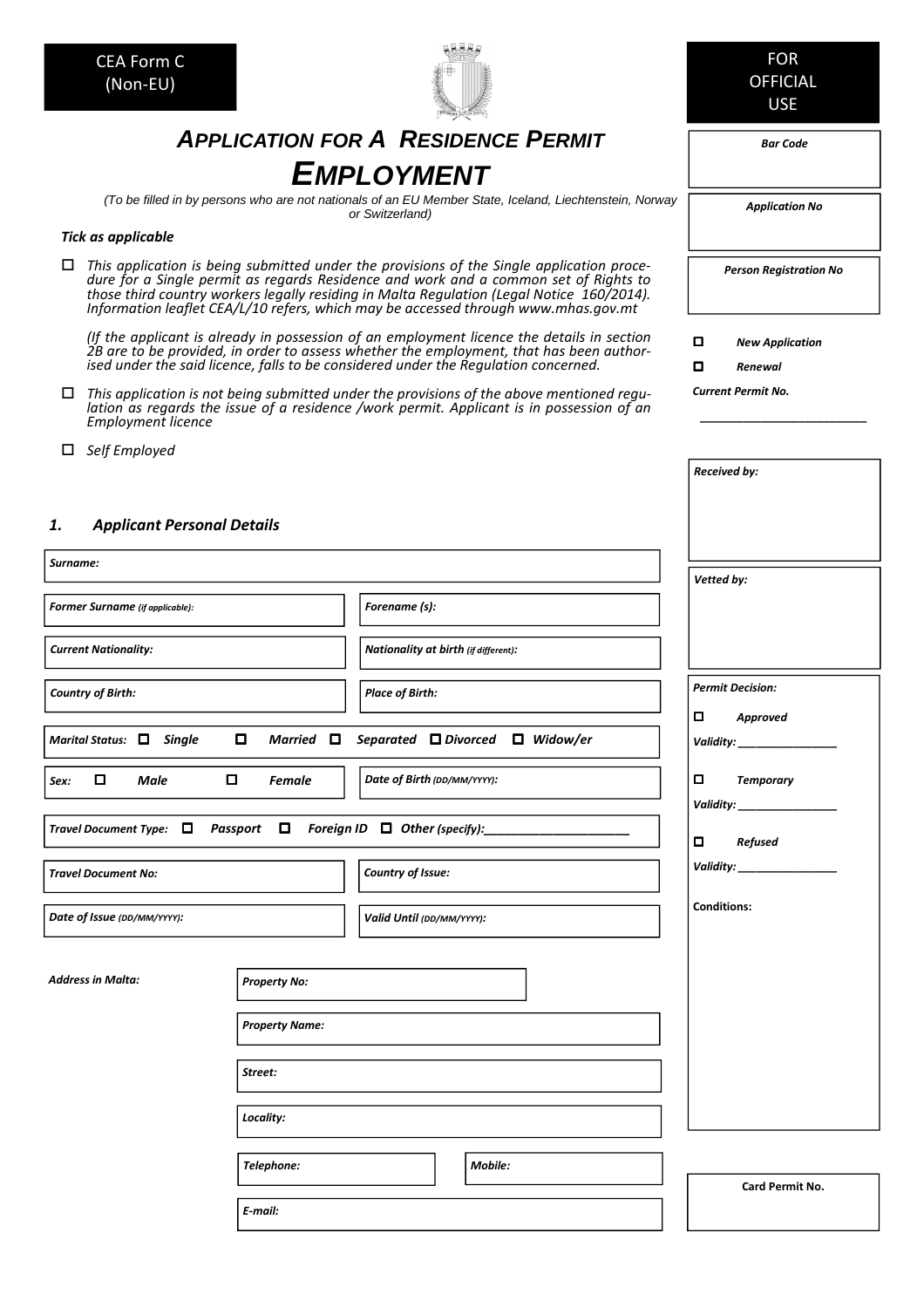| Permanent<br><b>Address</b>                        | Door:      |  | Street:                           |                                             |
|----------------------------------------------------|------------|--|-----------------------------------|---------------------------------------------|
| Abroad:                                            |            |  |                                   |                                             |
|                                                    | Locality:  |  |                                   | Country:                                    |
|                                                    | Telephone: |  |                                   |                                             |
| Date of First Settlement in Malta (DD/MM/YYYY):    |            |  | <b>Intended Duration of Stay:</b> |                                             |
|                                                    |            |  |                                   |                                             |
| Country of Residence prior to Settlement in Malta: |            |  |                                   | <b>Intended Country of next Settlement:</b> |

# *2A. Employment Details*

| <b>Employer/Company Name:</b> |                             |           |         |         |                                  |  |
|-------------------------------|-----------------------------|-----------|---------|---------|----------------------------------|--|
| Address of the<br>Employer    |                             | Door:     | Street: |         |                                  |  |
|                               |                             | Locality: |         |         | Post Code:                       |  |
|                               | <b>VAT Registration No:</b> |           |         |         | <b>Employer Registration No:</b> |  |
|                               | <b>Place of Work:</b>       |           |         |         | <b>Contact Persons:</b>          |  |
|                               | E-mail:                     |           |         |         |                                  |  |
|                               | Telephone:                  |           |         | Mobile: |                                  |  |

*2B. Employment Details (Give details only if already in possession of an employment licence)* 

| <b>Employment Licence:</b>    | <b>Validity of present Employment License:</b>                                                                                                                                                                                 |
|-------------------------------|--------------------------------------------------------------------------------------------------------------------------------------------------------------------------------------------------------------------------------|
|                               | $\overline{I}o$ $\overline{I}$<br>$From \_$                                                                                                                                                                                    |
|                               |                                                                                                                                                                                                                                |
| <b>2C. Employment Details</b> |                                                                                                                                                                                                                                |
|                               | Expected Period of Employment: From the control of the control of the control of the control of the control of the control of the control of the control of the control of the control of the control of the control of the co |
| Job title :                   | Annual Gross Salary: □ up to €25,000                                                                                                                                                                                           |
|                               | ◘<br>€26,000- €75,000 $\Box$ €75,000 +                                                                                                                                                                                         |
|                               | For official use only                                                                                                                                                                                                          |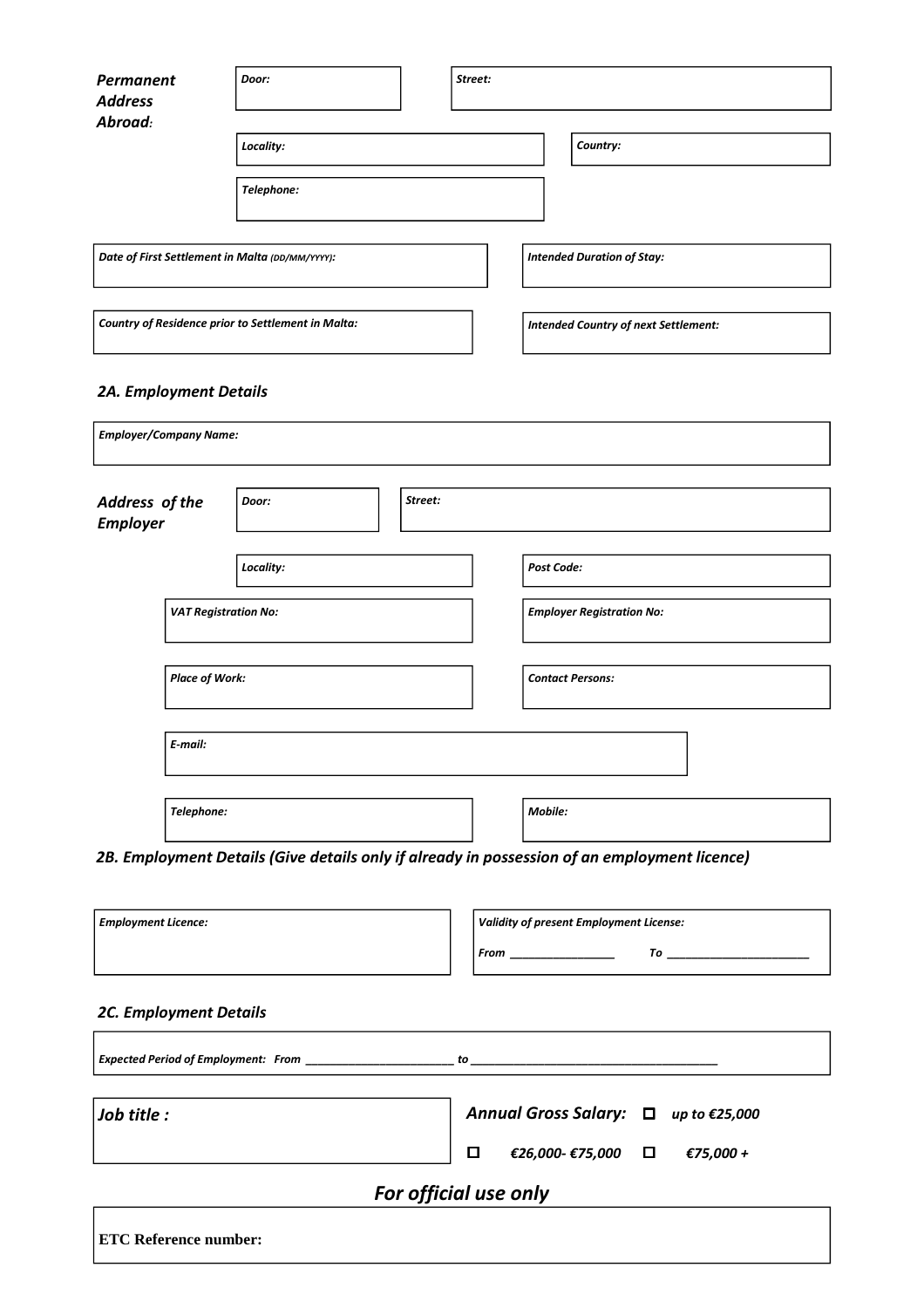### *3. Declaration*

I hereby solemnly declare that the information given in this application is true to the best of my knowledge and belief and that no details have been omitted that could be of direct importance when the application is considered.

Signature of Applicant

I herby confirm that I am endorsing this application in so far as the offer of employment is concerned

Signature of Employer/Representative

#### *4. Data Protection*

All personal details are processed in a confidential manner and in accordance with the Data Protection Act, Chapter 440 of the Laws of Malta. The Data Controller is the Director for Citizenship and Expatriate Affairs.

Information furnished in this application form together with any biometric data that is required to be collected and any other subsequent information which may be provided by you at a later stage, are mandatory for processing the application for the purposes of issuing a Residence document. Such data as well as data concerning any decision taken on your application may be accessed by the Department for Citizenship and Expatriate Affairs, the Immigration Authorities, Police Authorities, the Ministry for Home Affairs and National Security and any other government department and/or public organisation that may be involved in the process of evaluating your application form, in line with Maltese law. This information may also be disclosed to other competent authorities in other EU member states if required, in line with Maltese legislation and applicable EU legislation

In the course of evaluating your application, the Department for Citizenship and Expatriate Affairs may also enquire information about you from other government departments, authorities or other organisations which may need to be taken in consideration to process your application form.

All details supplied by you (the applicant) are registered in a database regarding the processing of residence documents .

You have the right under the Data Protection Act to enquire about information that is being processed about you, and to request rectification of inaccurate data and the blocking or deletion of such personal data that has not been processed in accordance with the Act The national supervisory authority of Malta, the Office of the Information and Data Protection Commissioner [idpc.info@gov.mt] will hear claims concerning the protection of personal data.

Such requests to access personal data held by the Department are to be made in writing and have to be addressed to:

The Data Protection Officer Department for Citizenship and Expatriate Affairs Evans Building St. Elmo Square Valletta

*Signature of Applicant*